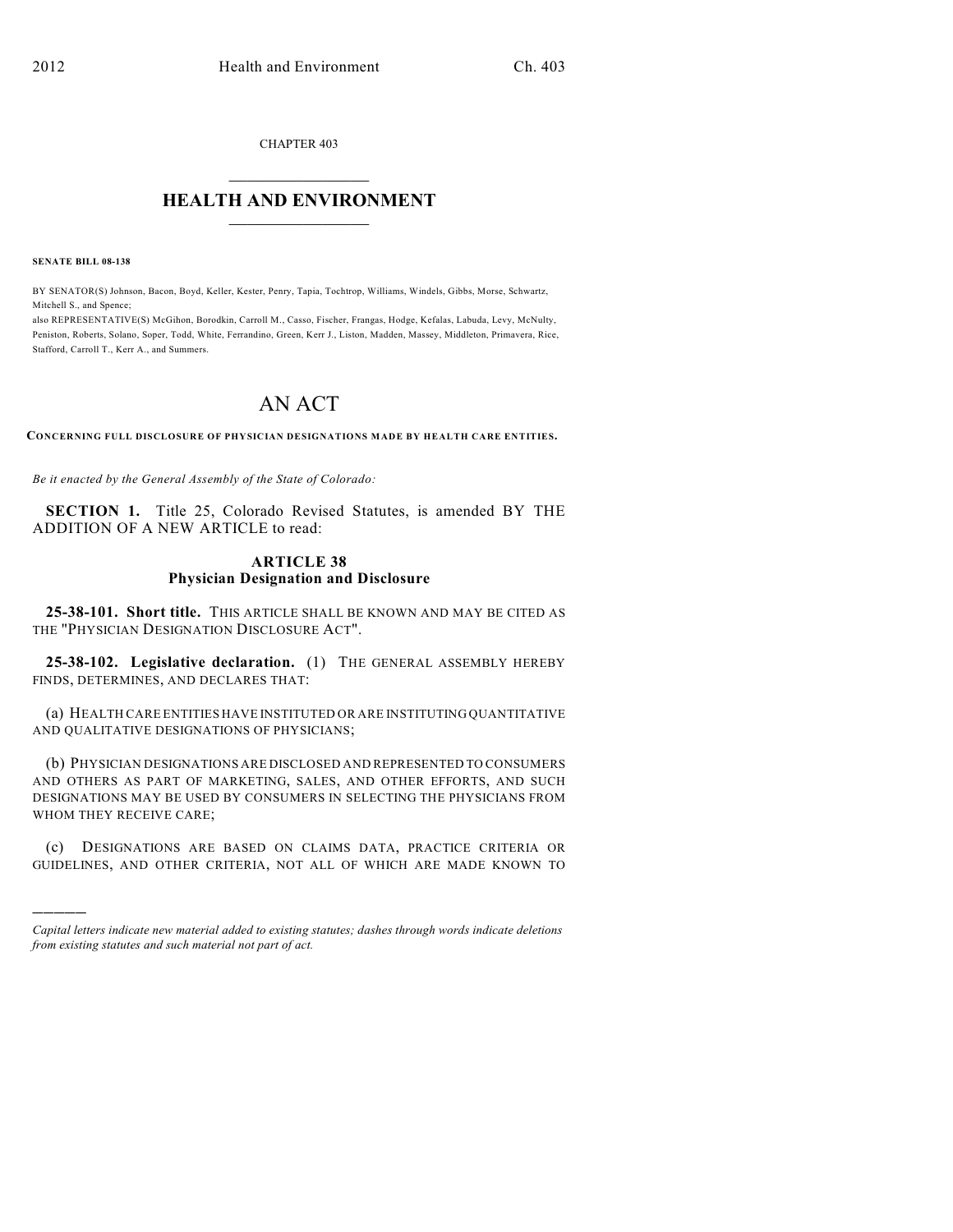CONSUMERS OR TO THE PHYSICIANS DESIGNATED;

(d) HEALTH CARE ENTITIES DIFFER IN THE EXTENT TO WHICH THEY PROVIDE ACCESS TO SOME OR ALL OF THE DATA, CRITERIA, AND METHODOLOGIES;

(e) REGULATORY AGENCIES IN OTHER STATES HAVE TAKEN ACTION AGAINST HEALTH CARE ENTITIES TO REQUIRE DISCLOSURE OF DESIGNATION INFORMATION AND TO SET CERTAIN CRITERIA BY WHICH DESIGNATIONS MAY BE USED;

(f) FOR THE PROTECTION OF CONSUMERS AND PHYSICIANS AND TO AVOID IMPROPER PROFILING OF PHYSICIANS, HEALTH CARE ENTITIES MUST ENSURE THAT THEY ARE USING DESIGNATIONS THAT ARE FAIR AND ACCURATE AND MUST ACCORD PHYSICIANS THE RIGHT TO CHALLENGE AND CORRECT ERRONEOUS DESIGNATIONS, DATA, AND METHODOLOGIES;

(g) FULL DISCLOSURE OF THE DATA AND METHODOLOGIES BY WHICH PHYSICIANS ARE DESIGNATED WILL ENCOURAGE, TO THE FULLEST EXTENT POSSIBLE, THE ACCURACY, FAIRNESS, AND USEFULNESS OF SUCH DESIGNATIONS. DISCLOSURES WILL HELP KEEP PATIENTS FROM BEING EXPOSED TO INACCURATE, MISLEADING, AND INCORRECT INFORMATION ABOUT THE NATURE AND QUALITY OF THE CARE OF PHYSICIANS. THE DISCLOSURE REQUIRED BY THIS ARTICLE WILL ENCOURAGE THE USE OF GUIDELINES AND CRITERIA FROM WELL-RECOGNIZED PROFESSIONAL SOCIETIES AND GROUPS USING EVIDENCE-BASED AND CONSENSUS PRACTICE RECOMMENDATIONS. DISCLOSURE WILL ALLOW HEALTH CARE CONSUMERS AND PHYSICIANS AN OPPORTUNITY TO BETTER UNDERSTAND THE CRITERIA, BASIS, AND METHODS BY WHICH PHYSICIANS ARE EVALUATED, AND DISCLOSURE WILL FOSTER COMPETITION AMONG HEALTH CARE ENTITIES TO IMPROVE THE WAY IN WHICH DESIGNATIONS ARE USED. ACCORDINGLY, THE GENERAL ASSEMBLY FINDS THAT REQUIRING FULL DISCLOSURE OF DESIGNATION DATA AND METHODOLOGIES, AND SETTING CERTAIN MINIMUM STANDARDS FOR MAKING SUCH DESIGNATIONS, WILL HELP IMPROVE THE QUALITY AND EFFICIENCY OF HEALTH CARE DELIVERED IN COLORADO.

(h) THE GENERAL ASSEMBLY INTENDS THIS ARTICLE TO SERVE AS THE INITIAL STAGE OF A MULTIPART PROCESS TO INCREASE TRANSPARENCY OF INFORMATION ABOUT HEALTH CARE QUALITY AND COSTS IN COLORADO. FUTURE ACTIONS MAY INCLUDE, BUT ARE NOT LIMITED TO, CREATION OF A MULTISTAKEHOLDER WORK GROUP, COMPRISED OF HEALTH CARE ENTITIES, HEALTH PLANS, BUSINESSES, CONSUMER GROUPS, AND OTHERS AS IDENTIFIED, TO DEVELOP A SYSTEM FOR AGGREGATING COST AND QUALITY INFORMATION ACROSS HEALTH CARE ENTITIES AND CONSUMERS. THE ULTIMATE GOAL IS TO DEVELOP STANDARDIZED QUALITY REPORTING ARRANGEMENTS, CONSISTENT WITH NATIONAL STANDARDS AND SUBJECT TO EVALUATION BY AN INDEPENDENT ENTITY, THAT ARE ACCESSIBLE AND MEANINGFUL TO CONSUMERS AND OTHER STAKEHOLDERS.

**25-38-103. Definitions.** AS USED IN THIS ARTICLE, UNLESS THE CONTEXT OTHERWISE REQUIRES:

(1) "CARRIER" SHALL HAVE THE SAME MEANING AS SET FORTH IN SECTION 10-16-102.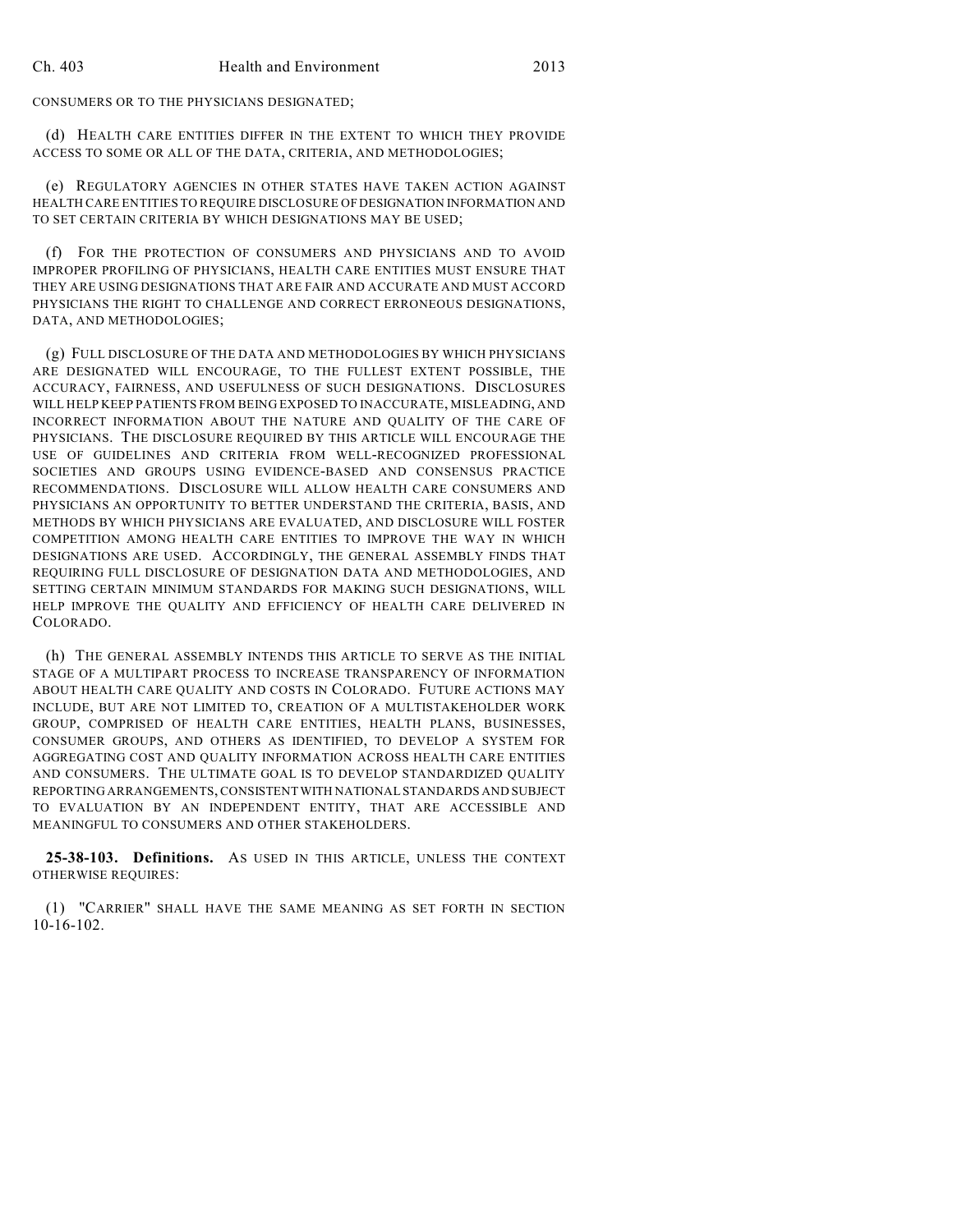(2) "COMMISSIONER" MEANS THE COMMISSIONER OF INSURANCE.

(3) "CONSUMER" INCLUDES MEMBERS OF THE PUBLIC, HEALTH CARE CONSUMERS AND POTENTIAL HEALTH CARE CONSUMERS, PURCHASERS OF HEALTH INSURANCE PLANS, OR PATIENTS.

(4) "DESIGNATION" MEANS AN AWARD, ASSIGNMENT, CHARACTERIZATION, OR REPRESENTATION OF THE COST EFFICIENCY, QUALITY, OR OTHER ASSESSMENT OR MEASUREMENT OF THE CARE OR CLINICAL PERFORMANCE OF ANY PHYSICIAN THAT IS DISCLOSED OR INTENDED FOR DISCLOSURE TO THE PUBLIC OR PERSONS ACTUALLY OR POTENTIALLY COVERED BY A HEALTH PLAN, BY USE OF A GRADE, STAR, TIER, RATING, PROFILE, OR ANY OTHER FORM OF DESIGNATION. "DESIGNATION" DOES NOT INCLUDE:

(a) INFORMATION THAT IS DERIVED SOLELY FROM HEALTH PLAN MEMBER FEEDBACK SUCH AS SATISFACTION RATINGS; OR

(b) INFORMATION FOR PROGRAMS DESIGNED TO ASSIST HEALTH PLAN MEMBERS WITH ESTIMATING A PHYSICIAN'S ROUTINE FEES OR COSTS.

(5) "HEALTH CARE ENTITY" MEANS ANY CARRIER OR OTHER ENTITY THAT PROVIDES A PLAN OF HEALTH CARE COVERAGE TO BENEFICIARIES UNDER A PLAN.

(6) "METHODOLOGY" MEANS THE METHOD BY WHICH A DESIGNATION IS DETERMINED, INCLUDING, BUT NOT LIMITED TO, THE USE OF ALGORITHMS OR STUDIES, EVALUATION OF DATA, APPLICATION OF GUIDELINES, OR PERFORMANCE MEASURES.

(7) "PHYSICIAN" MEANS ANY PHYSICIAN LICENSED UNDER THE "COLORADO MEDICAL PRACTICE ACT", ARTICLE 36 OF TITLE 12, C.R.S.

**25-38-104. Minimum requirements for designations - disclaimer required.** (1) ANY DESIGNATION OF A PHYSICIAN SHALL INCLUDE, AT A MINIMUM, THE FOLLOWING:

(a) A QUALITY OF CARE COMPONENT THAT MAY BE SATISFIED BY INCORPORATING A PRACTICE GUIDELINE OR PERFORMANCE MEASURE PURSUANT TO PARAGRAPH (f) OF THIS SUBSECTION (1), AND A CLEAR REPRESENTATION OF THE WEIGHT GIVEN TO QUALITY OF CARE IN COMPARISON WITH OTHER DESIGNATION FACTORS;

(b) STATISTICAL ANALYSES THAT ARE ACCURATE, VALID, AND RELIABLE AND, WHERE REASONABLY POSSIBLE, THAT APPROPRIATELY ADJUST FOR PATIENT POPULATION, CASE MIX, SEVERITY OF PATIENT CONDITION, COMORBIDITY, OUTLIER EVENTS, OR OTHER KNOWN STATISTICAL ANOMALIES;

(c) A PERIOD OF ASSESSMENT OF DATA, PERTINENT TO THE DESIGNATION, THAT SHALL BE UPDATED BY THE HEALTH CARE ENTITY AT APPROPRIATE INTERVALS;

(d) IF CLAIMS DATA ARE USED IN THE DESIGNATION PROCESS, ACCURATE CLAIMS DATA APPROPRIATELY ATTRIBUTED TO THE PHYSICIAN. WHEN REASONABLY AVAILABLE, THE HEALTH CARE ENTITY SHALL USE AGGREGATED DATA TO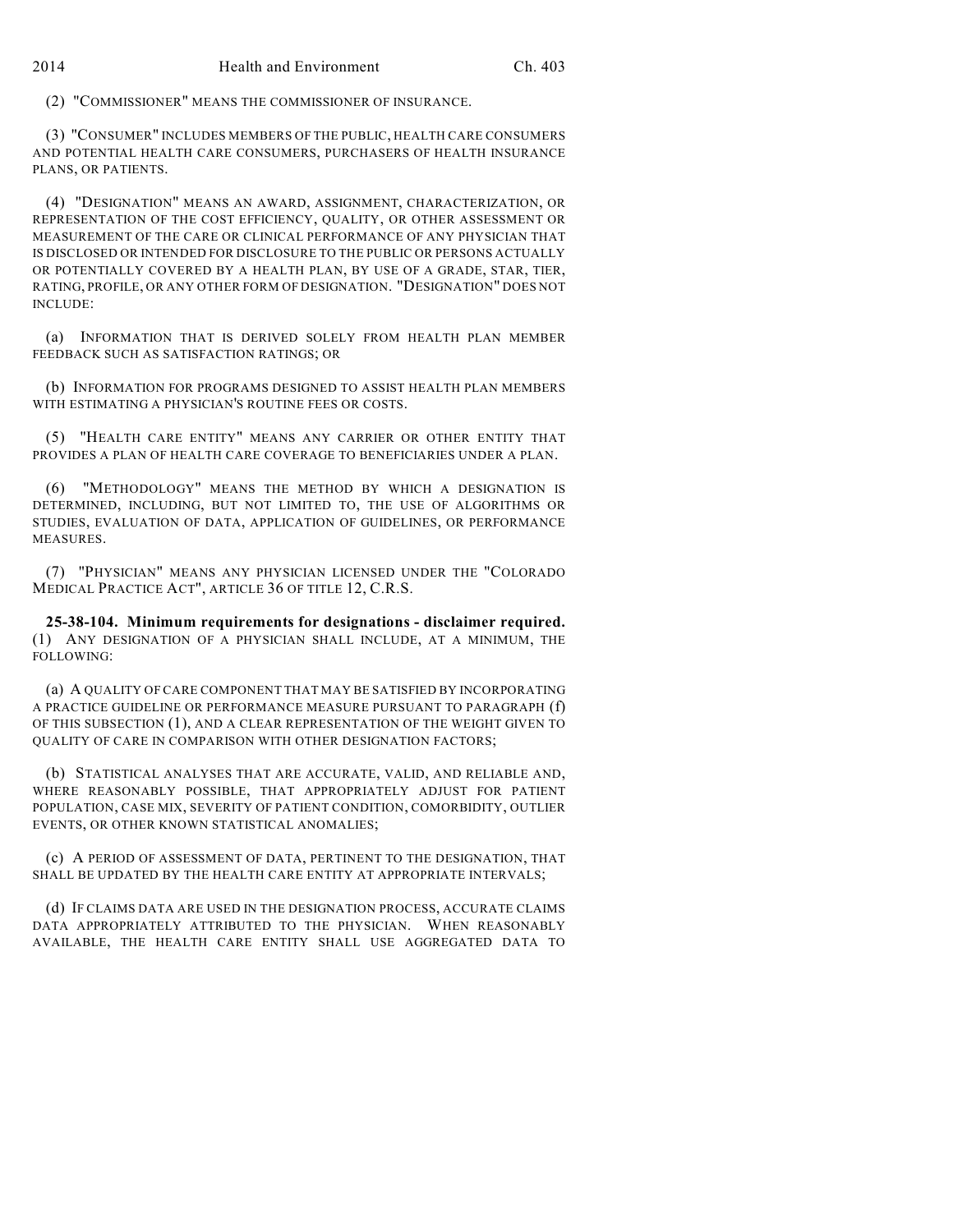SUPPLEMENT ITS OWN CLAIMS DATA.

(e) THE PHYSICIAN'S RESPONSIBILITY FOR HEALTH CARE DECISIONS AND THE FINANCIAL CONSEQUENCES OF THOSE DECISIONS, WHICH SHALL BE FAIRLY AND ACCURATELY ATTRIBUTED TO THE PHYSICIAN;

(f) IF PRACTICE GUIDELINES OR PERFORMANCE MEASURES ARE USED IN THE DESIGNATION PROCESS:

(I) PRACTICE GUIDELINES OR PERFORMANCE MEASURES THAT ARE PROMULGATED OR ENDORSED BY NATIONALLY RECOGNIZED HEALTH CARE ORGANIZATIONS THAT ESTABLISH OR PROMOTE GUIDELINES AND PERFORMANCE MEASURES EMPHASIZING QUALITY OF HEALTH CARE, SUCH AS THE NATIONAL QUALITY FORUM OR THE AQA ALLIANCE, OR THEIR SUCCESSORS, OR OTHER SUCH NATIONAL PHYSICIAN SPECIALTY ORGANIZATIONS, OR THE COLORADO CLINICAL GUIDELINES COLLABORATIVE OR ITS SUCCESSOR;

(II) PRACTICE GUIDELINES OR PERFORMANCE MEASURES THAT ARE:

(A) EVIDENCE-BASED, WHENEVER POSSIBLE;

(B) CONSENSUS-BASED, WHENEVER POSSIBLE; AND

(C) PERTINENT TO THE AREA OF PRACTICE, LOCATION, AND CHARACTERISTICS OF THE PATIENT POPULATION OF THE PHYSICIAN BEING DESIGNATED.

(2) (a) ANY DISCLOSURE OF A DESIGNATION TO A PHYSICIAN OR CONSUMER SHALL BE ACCOMPANIED BY A CONSPICUOUS DISCLAIMER WRITTEN IN BOLD-FACED TYPE. THE DISCLAIMER SHALL STATE THAT DESIGNATIONS ARE INTENDED ONLY AS A GUIDE TO CHOOSING A PHYSICIAN, THAT DESIGNATIONS SHOULD NOT BE THE SOLE FACTOR IN SELECTING A PHYSICIAN, THAT DESIGNATIONS HAVE A RISK OF ERROR, AND THAT CONSUMERS SHOULD DISCUSS DESIGNATIONS WITH A PHYSICIAN BEFORE CHOOSING HIM OR HER.

(b) FAILURE TO INCLUDE THE DISCLAIMER MAKES THE USE OF THE DESIGNATION A VIOLATION OF THIS ARTICLE.

**25-38-105. Disclosure required upon request - information not proprietary.** (1) UPON REQUEST BY OR ON BEHALF OF THE DESIGNATED PHYSICIAN OR THE COMMISSIONER, A HEALTH CARE ENTITY SHALL DISCLOSE TO THE REQUESTING PERSON A DESCRIPTION OF THE METHODOLOGY UPON WHICH THE HEALTHCARE ENTITY'S DESIGNATION IS BASED AND ALL DATA UPON WHICH THE DESIGNATION WAS BASED WITHIN FORTY-FIVE DAYS OF RECEIVING THE REQUEST. THE DESCRIPTION SHALL BE SUFFICIENTLY DETAILED TO ALLOW THE DESIGNATED PHYSICIAN OR COMMISSIONER TO DETERMINE THE EFFECT OF THE METHODOLOGY ON THE DATA BEING REVIEWED. THE DISCLOSURE OF THE DATA SHALL BE MADE IN A MANNER THAT IS REASONABLY UNDERSTANDABLE AND ALLOWS THE PHYSICIAN OR COMMISSIONER TO VERIFY THE DATA AGAINST HIS OR HER RECORDS. WHERE LAW OR THE HEALTH CARE ENTITY'S CONTRACTUAL OBLIGATIONS WITH A BONA FIDE THIRD PARTY PREVENTS DISCLOSURE OF ANY OF THE DATA REQUIRED TO BE DISCLOSED BY THIS SECTION, THE HEALTH CARE ENTITY SHALL NONETHELESS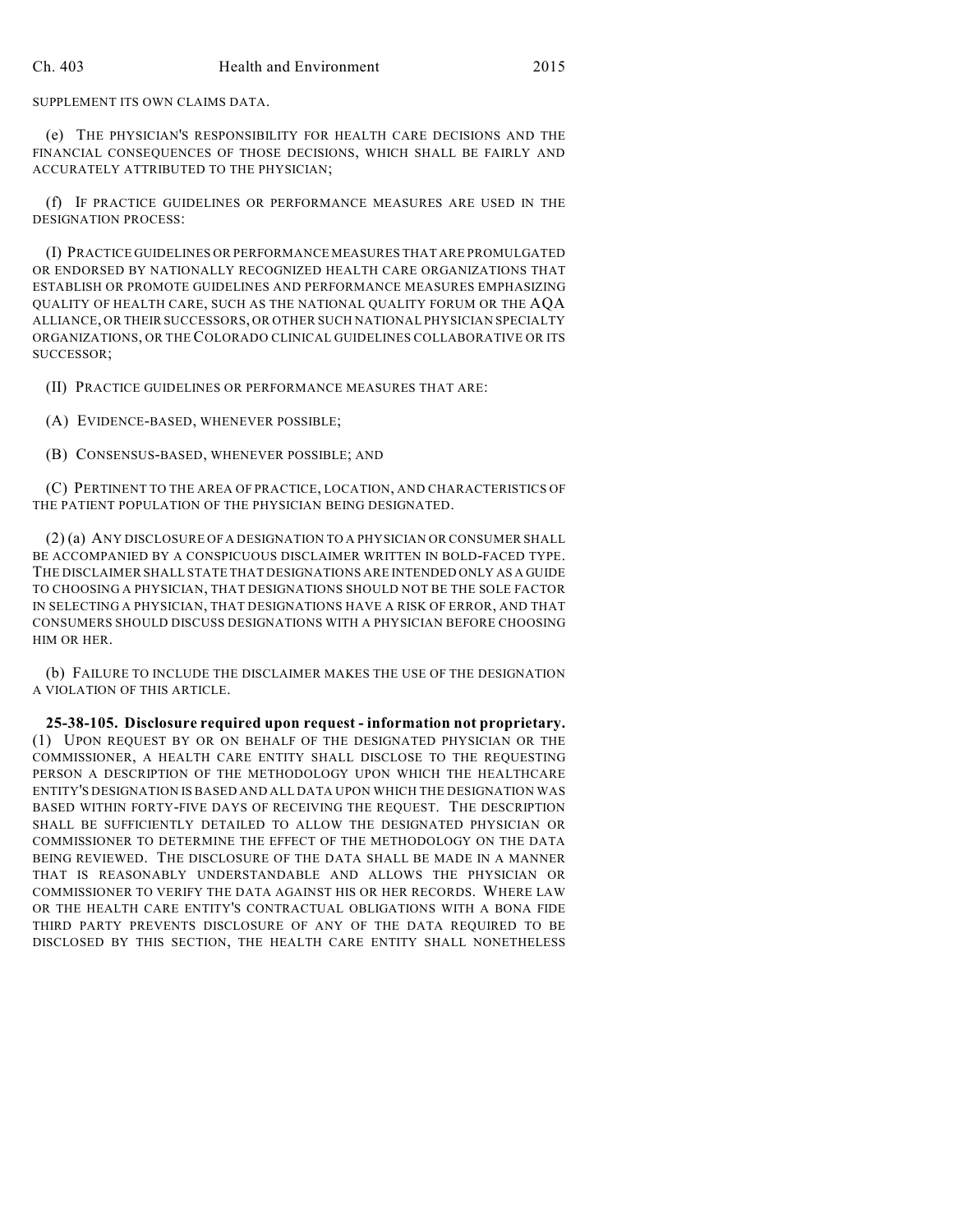PROVIDE SUFFICIENT INFORMATION TO ALLOW THE PHYSICIAN TO DETERMINE HOW THE WITHHELD DATA AFFECTED THE PHYSICIAN'S DESIGNATION.

(2) AFTER THE DISCLOSURE OF THE DESCRIPTION OF THE METHODOLOGY PROVIDED FOR IN SUBSECTION (1) OF THIS SECTION AND UPON FURTHER REQUEST BY OR ON BEHALF OF THE DESIGNATED PHYSICIAN OR THE COMMISSIONER, THE HEALTH CARE ENTITY SHALL PROVIDE THE COMPLETE METHODOLOGY WITHIN THIRTY DAYS OF SUCH FURTHER REQUEST.

(3) THE "UNIFORM TRADE SECRETS ACT", ARTICLE 74 OF TITLE 7, C.R.S., SHALL NOT BE USED BY A HEALTH CARE ENTITY TO PREVENT IT FROM COMPLYING WITH THIS SECTION.

**25-38-106. Notice of use or change of designation required - appeal process.** (1) AT LEAST FORTY-FIVE DAYS BEFORE USING, CHANGING, OR DECLINING TO AWARD A DESIGNATION IN AN EXISTING PROGRAM OF DESIGNATION, A HEALTH CARE ENTITY SHALL PROVIDE THE PHYSICIAN WITH WRITTEN NOTICE OF SUCH DESIGNATION DECISION. THE WRITTEN NOTICE SHALL DESCRIBE THE PROCEDURES BY WHICH THE PHYSICIAN MAY:

(a) OBTAIN THE INFORMATION PURSUANT TO SECTION 25-38-105, INCLUDING ALL OF THE DATA UPON WHICH THE DESIGNATION WAS BASED OR DECLINED; AND

(b) REQUEST AN APPEAL OF THE DESIGNATION DECISION, INCLUDING THE OPPORTUNITY FOR A FACE-TO-FACE MEETING PURSUANT TO SUBPARAGRAPH (IV) OF PARAGRAPH (a) OF SUBSECTION (2) OF THIS SECTION.

(2) (a) ANY HEALTH CARE ENTITY PROVIDING DESIGNATIONS OF PHYSICIANS SHALL ESTABLISH PROCEDURES FOR THE DESIGNATED PHYSICIAN TO APPEAL THE DESIGNATION, INCLUDING A CHANGE IN DESIGNATION OR A DECLINATION TO AWARD A DESIGNATION IN AN EXISTING PROGRAM OF DESIGNATION. SUCH PROCEDURES, IN ADDITION TO THE WRITTEN NOTICE PROVIDED FOR IN SUBSECTION (1) OF THIS SECTION, SHALL PROVIDE FOR THE FOLLOWING:

(I) A REASONABLE METHOD BY WHICH THE DESIGNATED PHYSICIAN SHALL PROVIDE NOTICE OF HIS OR HER DESIRE TO APPEAL;

(II) IF REQUESTED BY THE DESIGNATED PHYSICIAN, DISCLOSURE OF THE METHODOLOGY AND DATA UPON WHICH THE HEALTH CARE ENTITY'S DECISION IS BASED;

(III) THE NAME, TITLE, QUALIFICATIONS, AND RELATIONSHIP TO THE HEALTH CARE ENTITY OF THE PERSON OR PERSONS RESPONSIBLE FOR THE APPEAL OF THE DESIGNATED PHYSICIAN;

(IV) AN OPPORTUNITY TO SUBMIT OR HAVE CONSIDERED CORRECTED DATA RELEVANT TO THE DESIGNATION DECISION AND TO HAVE CONSIDERED THE APPLICABILITY OF THE METHODOLOGY USED IN THE DESIGNATION DECISION. IF REQUESTED BY THE DESIGNATED PHYSICIAN, SUCH OPPORTUNITY MAY BE AFFORDED BY THE HEALTH CARE ENTITY IN A FACE-TO-FACE MEETING WITH THOSE RESPONSIBLE FOR THE APPEAL DECISION AT A LOCATION REASONABLY CONVENIENT TO THE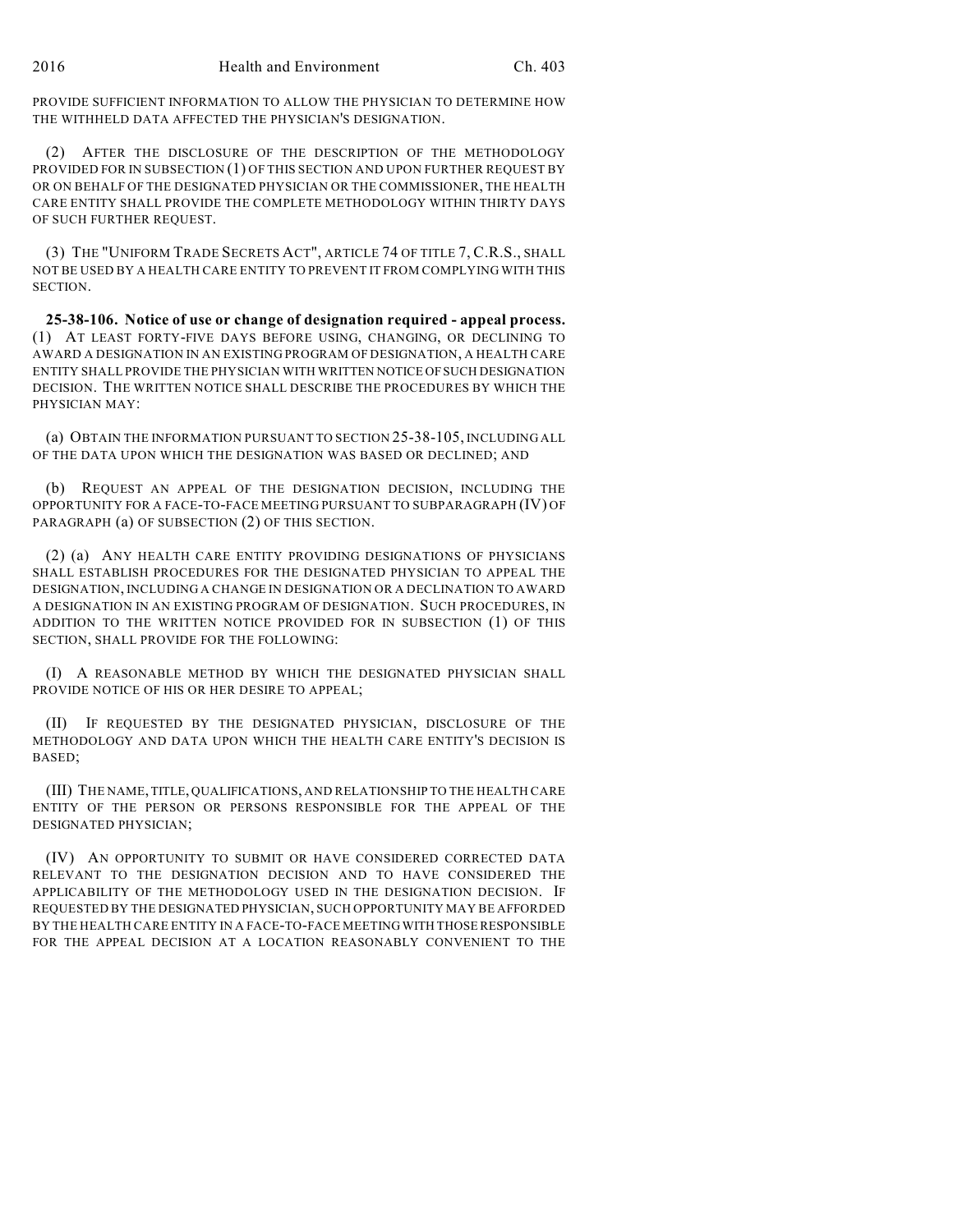PHYSICIAN OR BY TELECONFERENCE. ALL DATA SUBMITTED TO THE ENTITY BY A DESIGNATED PHYSICIAN SHALL BE PRESUMED VALID AND ACCURATE. HOWEVER, THIS PRESUMPTION SHALL NOT BE CONSTRUED TO PERMIT A HEALTH CARE ENTITY TO UNREASONABLY WITHHOLD CONSIDERATION OF CORRECTED OR SUPPLEMENTED DATA PURSUANT TO SECTION 25-38-106 (2) (a) (IV).

(V) THE RIGHT OF THE PHYSICIAN TO BE ASSISTED BY A REPRESENTATIVE;

(VI) AN OPPORTUNITY, IF SO DESIRED, TO BE CONSIDERED AS PART OF THE APPEAL, AN EXPLANATION OF THE DESIGNATION DECISION WHICH IS THE SUBJECT OF THE APPEAL BY A PERSON OR PERSONS DEEMED BY THE HEALTH CARE ENTITY AS RESPONSIBLE FOR THE DESIGNATION DECISION;

(VII) A WRITTEN DECISION REGARDING THE PHYSICIAN'S APPEAL THAT STATES THE REASONS FOR UPHOLDING, MODIFYING, OR REJECTING THE PHYSICIAN'S APPEAL.

(b) THE APPEAL SHALL BE MADE TO A PERSON OR PERSONS WITH THE AUTHORITY GRANTED BY THE DESIGNATING HEALTH CARE ENTITY TO UPHOLD, MODIFY, OR REJECT THE DESIGNATION DECISION OR TO REQUIRE ADDITIONAL ACTION TO ENSURE THAT THE DESIGNATION IS FAIR, REASONABLE, AND ACCURATE.

(c) THE APPEAL PROCESS SHALL BE COMPLETE WITHIN FORTY-FIVE DAYS FROM THE DATE UPON WHICH THE DATA AND METHODOLOGY ARE DISCLOSED UNLESS OTHERWISE AGREED TO BY THE PARTIES TO THE APPEAL.

(3) NO CHANGE OR MODIFICATION OF A DESIGNATION THAT IS THE SUBJECT OF AN APPEAL SHALL BE IMPLEMENTED OR USED BY THE HEALTH CARE ENTITY UNTIL THE APPEAL IS FINAL.

(4) WITH RESPECT TO ANY DESIGNATION PREVIOUSLY DISCLOSED PUBLICLY, THE HEALTH CARE ENTITY SHALL UPDATE ANY CHANGES TO SUCH DESIGNATION WITHIN THIRTY DAYS AFTER THE APPEAL IS FINAL.

**25-38-107. Enforcement.** (1) NO HEALTH CARE ENTITY SHALL LIMIT, BY CONTRACT OR OTHER MEANS, THE RIGHT OF A PHYSICIAN TO ENFORCE THIS ARTICLE.

(2) THIS ARTICLE MAY BE ENFORCED IN A CIVIL ACTION, AND ANY REMEDIES AT LAW AND IN EQUITY SHALL BE AVAILABLE.

(3) A VIOLATION OF THIS ARTICLE BY A HEALTH CARE ENTITY SHALL CONSTITUTE AN UNFAIR OR DECEPTIVE ACT OR PRACTICE UNDER PART 11 OF ARTICLE 3 OF TITLE 10, C.R.S.

**25-38-108. Severability.** IF ANY PROVISION OF THIS ARTICLE OR ITS APPLICATION TO ANY PERSON OR CIRCUMSTANCE IS HELD INVALID, THE INVALIDITY DOES NOT AFFECT OTHER PROVISIONS OR APPLICATIONS OF THIS ARTICLE THAT CAN BE GIVEN EFFECT WITHOUT THE INVALID PROVISION OR APPLICATION, AND TO THIS END THE PROVISIONS OF THIS ARTICLE ARE SEVERABLE.

**SECTION 2.** 10-3-1104 (1), Colorado Revised Statutes, is amended BY THE ADDITION OF A NEW PARAGRAPH to read: